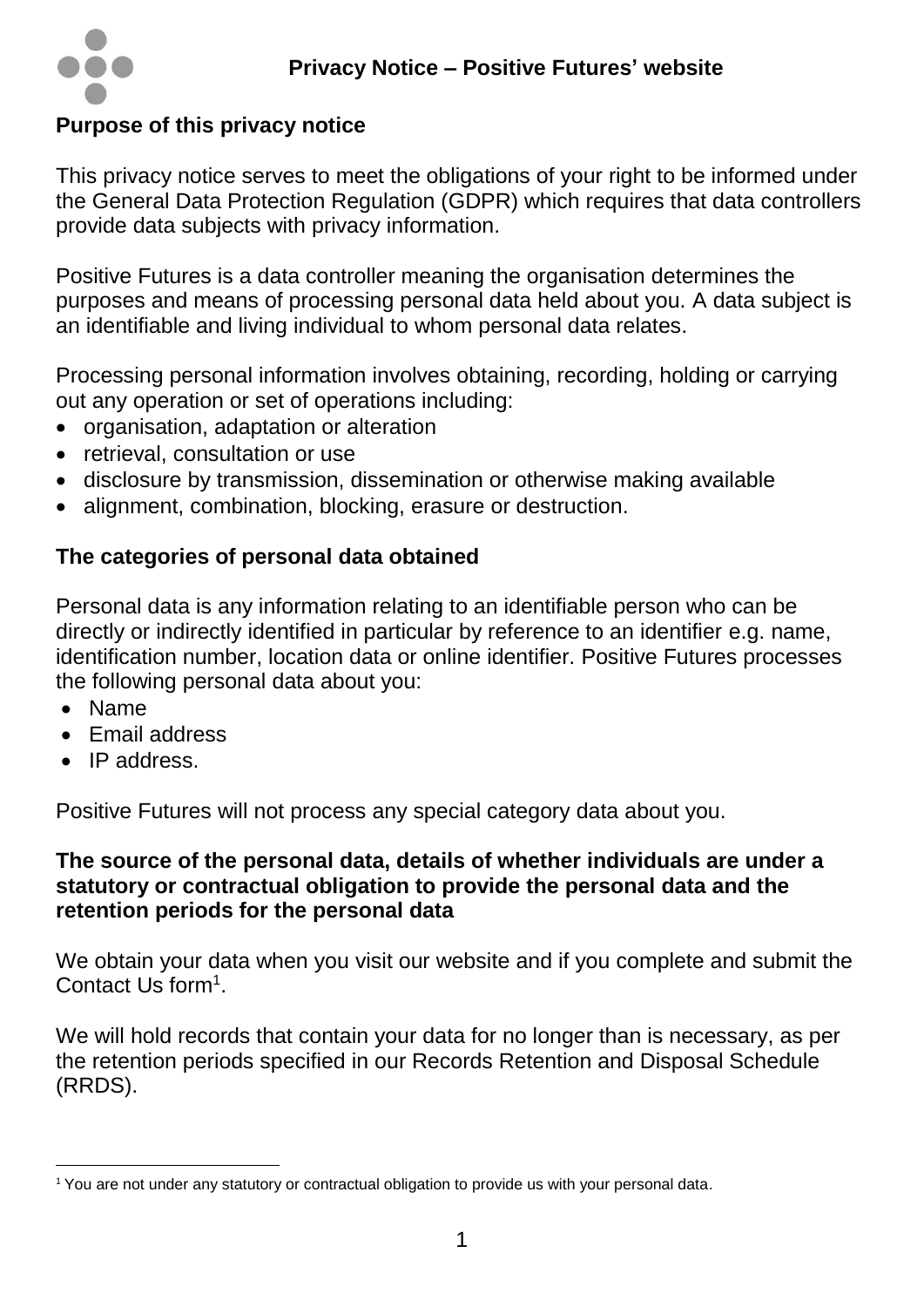

### **Purposes of processing**

We process your data so that we can analyse and report on visitors to our website and so are able to respond to the request you have made through the Contact Us form, where applicable.

## **Lawful basis for processing and the legitimate interests for the processing**

Positive Futures process your personal data because we have a legitimate interest in analysing and reporting on visitors to our website and responding to requests made using the Contact Us form.

### **The rights available to individuals in respect of the processing**

Depending on the purpose and legal basis for processing your data you will have different rights. Under the GDPR, some of your rights are 'qualified' meaning there may be circumstances where some of your rights do not apply.

- You may have the right to access to your data. You can do so by submitting a Subject Access Request Form (available on our website)
- You may have the right to have your data erased
- You may have the right to have the processing of your data restricted
- You may have the right to have your data rectified if it is incorrect or completed if it is incomplete
- You may have the right to data portability meaning you may obtain and reuse the data we hold about you for your own purposes across different services
- You may have the right to object to your data being processed.

# **The recipients or categories of recipients of the personal data**

Your personal data is shared internally on a need to know basis.

Positive Futures use data processors who are responsible for processing your data on our behalf such as web analytics services.

#### **The details of transfers of the personal data to any third countries or international organisations**

Your data is not transferred to any third countries or international organisations.